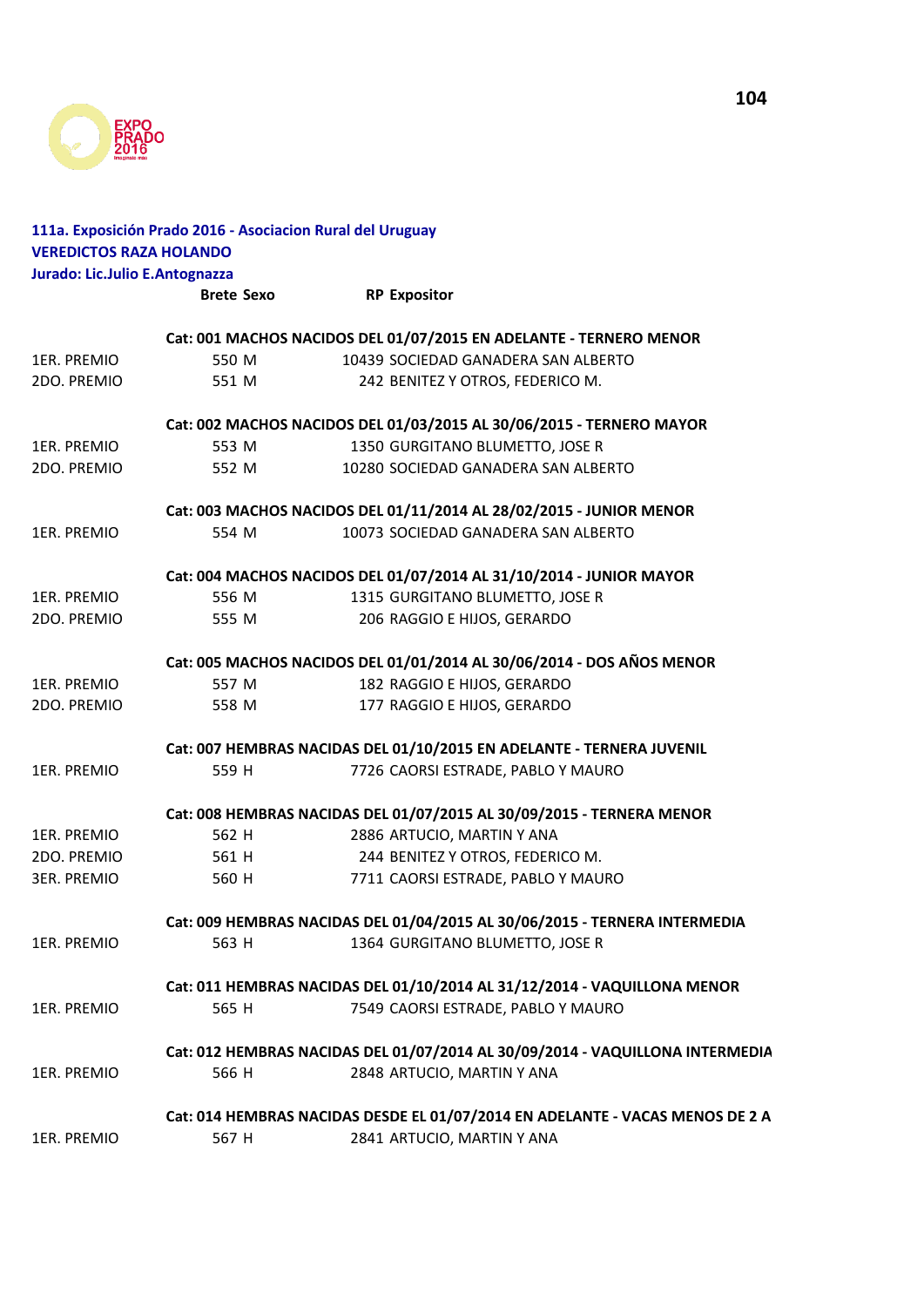## **105**

## **Cat: 015 HEMBRAS NACIDAS DESDE EL 01/01/2014 AL 30/06/2014 - VACA 2 AÑOS JUNIOR**

| 1ER. PREMIO        | 572 H                                                                          | 1800 BENITEZ, PABLO, FEDERICO, GONZALO Y SANTIAGO                          |  |
|--------------------|--------------------------------------------------------------------------------|----------------------------------------------------------------------------|--|
| 2DO. PREMIO        | 573 H                                                                          | 180 RAGGIO E HIJOS, GERARDO                                                |  |
| 3ER. PREMIO        | 571 H                                                                          | 2825 ARTUCIO, MARTIN Y ANA                                                 |  |
| 4TO. PREMIO        | 570 H                                                                          | 7488 CAORSI ESTRADE, PABLO Y MAURO                                         |  |
| 1A. MENCION        | 569 H                                                                          | 9924 SOCIEDAD GANADERA SAN ALBERTO                                         |  |
|                    |                                                                                | Cat: 016 HEMBRAS NACIDAS DEL 01/07/2013 AL 31/12/2013 - VACA 2 AÑOS SENIOR |  |
| 1ER. PREMIO        | 574 H                                                                          | 258 ROSTAGNOL, PABLO                                                       |  |
| 2DO. PREMIO        | 577 H                                                                          | 9602 SOCIEDAD GANADERA SAN ALBERTO                                         |  |
| <b>3ER. PREMIO</b> | 576 H                                                                          | 1280 GURGITANO BLUMETTO, JOSE R                                            |  |
| 4TO. PREMIO        | 575 H                                                                          | 7353 CAORSI ESTRADE, PABLO Y MAURO                                         |  |
|                    |                                                                                | Cat: 017 HEMBRAS NACIDAS DEL 01/01/2013 AL 30/06/2013 - VACA 3 AÑOS JUNIOR |  |
| 1ER. PREMIO        | 578 H                                                                          | 9470 SOCIEDAD GANADERA SAN ALBERTO                                         |  |
|                    |                                                                                | Cat: 018 HEMBRAS NACIDAS DEL 01/07/2012 AL 31/12/2012 - VACA 3 AÑOS SENIOR |  |
| 1ER. PREMIO        | 582 H                                                                          | 154 BENITEZ Y OTROS, FEDERICO M.                                           |  |
| 2DO. PREMIO        | 581 H                                                                          | 1239 GURGITANO BLUMETTO, JOSE R                                            |  |
| <b>3ER. PREMIO</b> | 579 H                                                                          | 9400 SOCIEDAD GANADERA SAN ALBERTO                                         |  |
|                    |                                                                                | Cat: 019 HEMBRAS NACIDAS DEL 01/07/2011 AL 30/06/2012 - VACA 4 AÑOS        |  |
| 1ER. PREMIO        | 584 H                                                                          | 131 BENITEZ Y OTROS, FEDERICO M.                                           |  |
| 2DO. PREMIO        | 587 H                                                                          | 2668 ARTUCIO, MARTIN Y ANA                                                 |  |
| <b>3ER. PREMIO</b> | 586 H                                                                          | 142 LECCHINI, GIORDANA                                                     |  |
|                    |                                                                                | Cat: 020 HEMBRAS NACIDAS DEL 01/07/2010 AL 30/06/2011 - VACA 5 AÑOS        |  |
| 1ER. PREMIO        | 590 H                                                                          | 115 BENITEZ Y OTROS, FEDERICO M.                                           |  |
| 2DO. PREMIO        | 588 H                                                                          | 138 ROSTAGNOL, PABLO                                                       |  |
| <b>3ER. PREMIO</b> | 591 H                                                                          | 8707 SOCIEDAD GANADERA SAN ALBERTO                                         |  |
|                    | Cat: 022 HEMBRAS CON PROD. MIN DE 40000 KG DE LECHE 1400 KG DE GRASA Y 1280 KG |                                                                            |  |
|                    | <b>PROTEINA - VACA VITALICIA</b>                                               |                                                                            |  |
| 1ER. PREMIO        | 592 H                                                                          | 7871 SOCIEDAD GANADERA SAN ALBERTO                                         |  |
| 2DO. PREMIO        | 593 H                                                                          | 7593 SOCIEDAD GANADERA SAN ALBERTO                                         |  |
| <b>3ER. PREMIO</b> | 594 H                                                                          | 11 BENITEZ Y OTROS, FEDERICO M.                                            |  |
|                    | <b>CAMPEON TERNERO MENOR</b>                                                   |                                                                            |  |
|                    | 550 M<br>10439 SOCIEDAD GANADERA SAN ALBERTO                                   |                                                                            |  |
|                    | <b>RESERVADO CAMPEON TERNERO MENOR</b>                                         |                                                                            |  |
|                    | 551 M<br>242 BENITEZ Y OTROS, FEDERICO M.                                      |                                                                            |  |
|                    | <b>CAMPEON TERNERO MAYOR</b>                                                   |                                                                            |  |
|                    | 553 M                                                                          | 1350 GURGITANO BLUMETTO, JOSE R                                            |  |
|                    | <b>RESERVADO CAMPEON TERNERO MAYOR</b>                                         |                                                                            |  |
|                    | 552 M                                                                          | 10280 SOCIEDAD GANADERA SAN ALBERTO                                        |  |
|                    | <b>CAMPEON JUNIOR MENOR</b>                                                    |                                                                            |  |
|                    | 554 M                                                                          | 10073 SOCIEDAD GANADERA SAN ALBERTO                                        |  |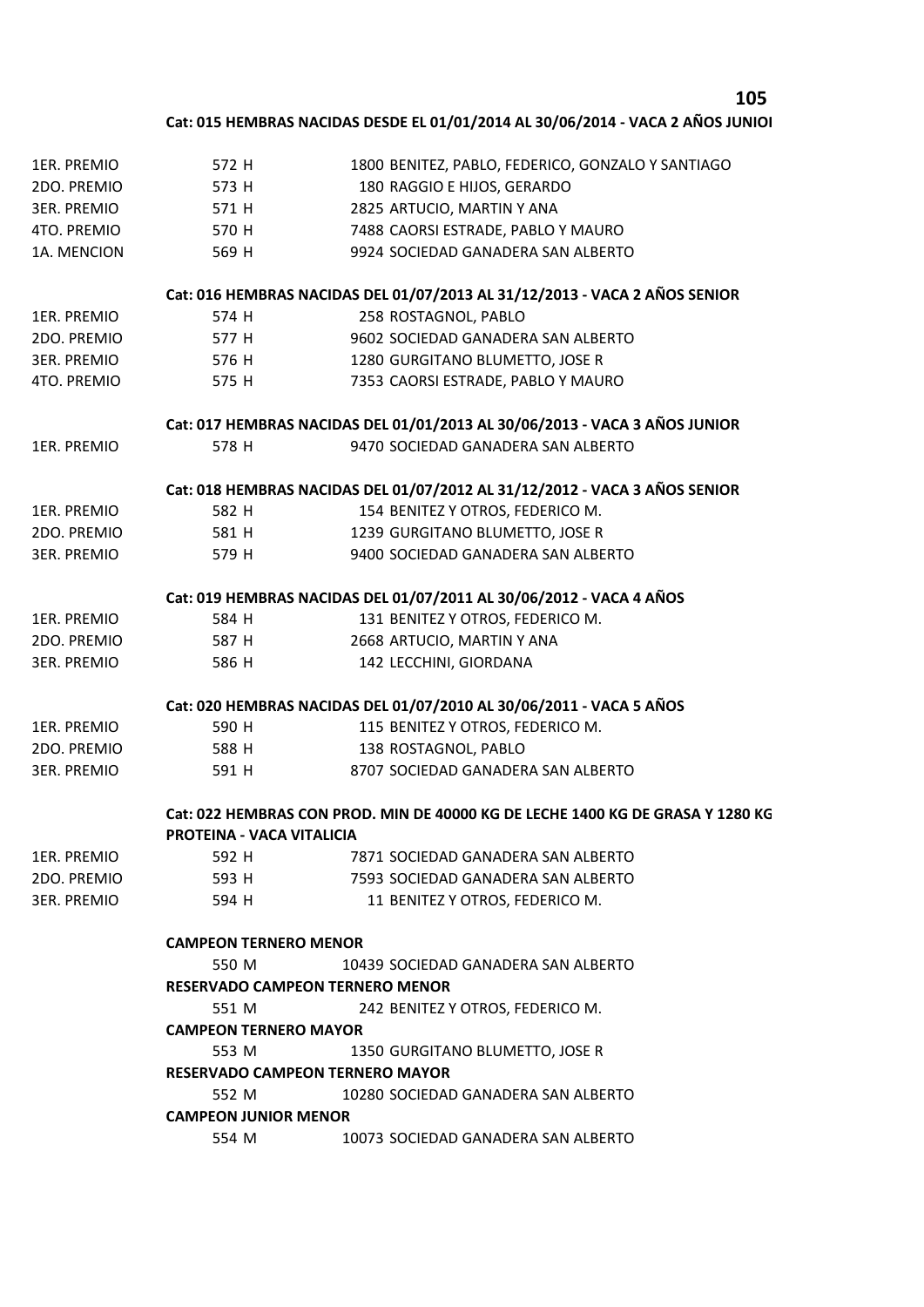**CAMPEON JUNIOR MAYOR** 1315 GURGITANO BLUMETTO, JOSE R 556 M **RESERVADO CAMPEON JUNIOR MAYOR** 555 M 206 RAGGIO E HIJOS, GERARDO **CAMPEON DOS AÑOS MENOR** 557 M 182 RAGGIO E HIJOS, GERARDO RESERVADO CAMPEON DOS AÑOS MENOR 177 RAGGIO E HIJOS, GERARDO 558 M **CAMPEONA TERNERA JUVENIL** 559 H 7726 CAORSI ESTRADE, PABLO Y MAURO **CAMPEONA TERNERA MENOR** 562 H 2886 ARTUCIO, MARTIN Y ANA RESERVADA CAMPEONA TERNERA MENOR 244 BENITEZ Y OTROS, FEDERICO M. 561 H **TERCER MEJOR TERNERA MENOR** 560 H 7711 CAORSI ESTRADE, PABLO Y MAURO **CAMPEONA TERNERA INTERMEDIA** 1364 GURGITANO BLUMETTO, JOSE R 563 H **CAMPEONA VAQUILLONA MENOR** 565 H 7549 CAORSI ESTRADE, PABLO Y MAURO **CAMPEONA VAQ.INTERMEDIA** 566 H 2848 ARTUCIO, MARTIN Y ANA **CAMPEONA VACA MENOR 2 AÑOS** 567 H 2841 ARTUCIO, MARTIN Y ANA **CAMPEONA VACA 2 AÑOS JUNIOR** 1800 BENITEZ, PABLO, FEDERICO, GONZALO Y SANTIAGO 572 H RESERVADA CAMPEONA VACA 2 AÑOS JUNIOR 573 H 180 RAGGIO E HIJOS. GERARDO **TERCER MEJOR VACA 2 AÑOS JUNIOR** 2825 ARTUCIO, MARTIN Y ANA 571 H **CUARTA MEJOR VACA 2 AÑOS JUNIOR** 570 H 7488 CAORSI ESTRADE, PABLO Y MAURO **CAMPEONA VACA 2 AÑOS SENIOR** 574 H 258 ROSTAGNOL, PABLO RESERVADA CAMPEONA VACA 2 AÑOS SENIOR 577 H 9602 SOCIEDAD GANADERA SAN ALBERTO **TERCER MEJOR VACA 2 AÑOS SENIOR** 576 H 1280 GURGITANO BLUMETTO, JOSE R **CUARTA MEJOR VACA 2 AÑOS SENIOR** 575 H 7353 CAORSI ESTRADE, PABLO Y MAURO **CAMPEONA VACA 3 AÑOS JUNIOR** 578 H 9470 SOCIEDAD GANADERA SAN ALBERTO **CAMPEONA VACA 3 AÑOS SENIOR** 582 H 154 BENITEZ Y OTROS, FEDERICO M. RESERVADA CAMPEONA VACA 3 AÑOS SENIOR 581 H 1239 GURGITANO BLUMETTO, JOSE R